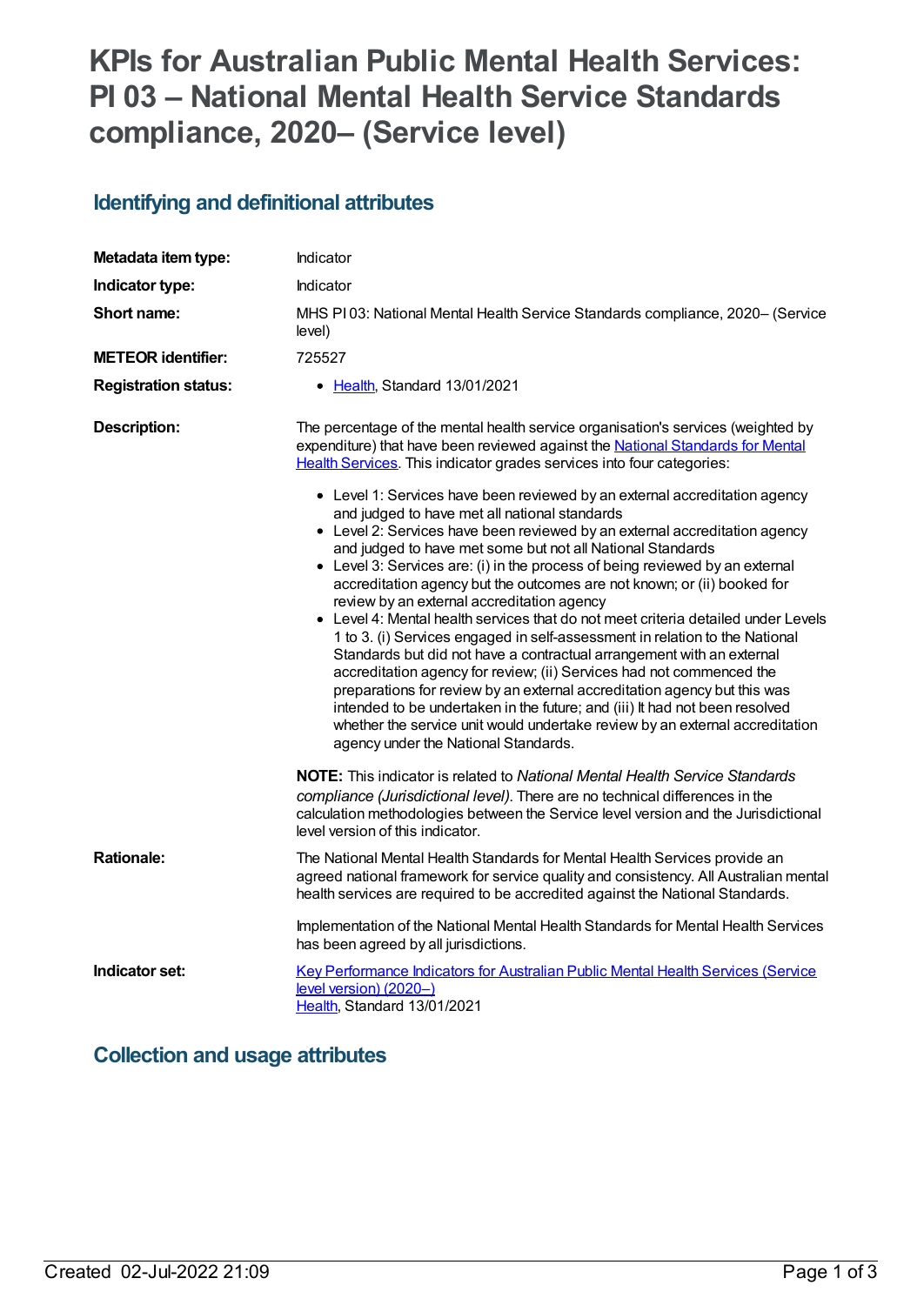#### **Computation description:** Coverage/Scope:

| All specialised public mental health services, with the following exceptions: |  |  |
|-------------------------------------------------------------------------------|--|--|

aged care residential services subject to AustralianGovernment residential aged care reporting and service standards requirements.

Methodology:

|                     | • Recurrent costs include costs directly attributable to specialised mental health<br>services plus a proportional share of overhead costs (indirect expenditure).<br>Cost data for this indicator are based on gross recurrent expenditure as<br>compiled by state/territory data providers according to the specifications of<br>the Mental health establishments national minimum data set. As such, it is<br>subject to the concepts, definitions and costing methodology developed for<br>the NMDS.<br>• Expenditure on service units reaching each of the four levels are to be<br>summed when calculating numerator. |
|---------------------|-----------------------------------------------------------------------------------------------------------------------------------------------------------------------------------------------------------------------------------------------------------------------------------------------------------------------------------------------------------------------------------------------------------------------------------------------------------------------------------------------------------------------------------------------------------------------------------------------------------------------------|
| <b>Computation:</b> | (Numerator $\div$ Denominator) x 100                                                                                                                                                                                                                                                                                                                                                                                                                                                                                                                                                                                        |
|                     | Calculated separately for each level                                                                                                                                                                                                                                                                                                                                                                                                                                                                                                                                                                                        |
| <b>Numerator:</b>   | Total expenditure by mental health service organisations on specialised public<br>mental health services that meet the definition of level X, where X is the level at<br>which the indicator is being measured (either Level 1, Level 2, Level 3 or Level 4).                                                                                                                                                                                                                                                                                                                                                               |
| Denominator:        | Total mental health service organisation expenditure on specialised public mental<br>health services.                                                                                                                                                                                                                                                                                                                                                                                                                                                                                                                       |
| Comments:           | • Mapping of levels to Mental health establishments NMDS codes as follows:<br>Level 1: MHE code 1; Level 2: MHE codes 2; Level 3: MHE codes 3-4; Level<br>$4:$ MHE codes 5-7.<br>Expenditure for services that meet MHE Code 8 should be excluded from the<br>calculation of this indicator.                                                                                                                                                                                                                                                                                                                                |

### **Representational attributes**

| <b>Representation class:</b> | Proportion   |
|------------------------------|--------------|
| Data type:                   | Real         |
| Unit of measure:             | Service type |
| Format:                      | N[NN].N      |

### **Indicator conceptual framework**

| <b>Framework and</b> | <b>Effectiveness</b> |
|----------------------|----------------------|
| dimensions:          |                      |

#### **Accountability attributes**

| <b>Benchmark:</b>                                  | Levels at which the indicator can be useful for benchmarking:                                                                                                                                                                                                                                                                                      |
|----------------------------------------------------|----------------------------------------------------------------------------------------------------------------------------------------------------------------------------------------------------------------------------------------------------------------------------------------------------------------------------------------------------|
|                                                    | • mental health service organisations<br>• regional group of services<br>• state/territory.                                                                                                                                                                                                                                                        |
|                                                    |                                                                                                                                                                                                                                                                                                                                                    |
| Further data development /<br>collection required: | This indicator can be accurately constructed using the Mental health establishments<br>NMDS. This is based on the method used to track services developed for the<br>previous National Standards for Mental Health Services (1996). This method will be<br>used until a new approach is developed and implemented in national data<br>collections. |